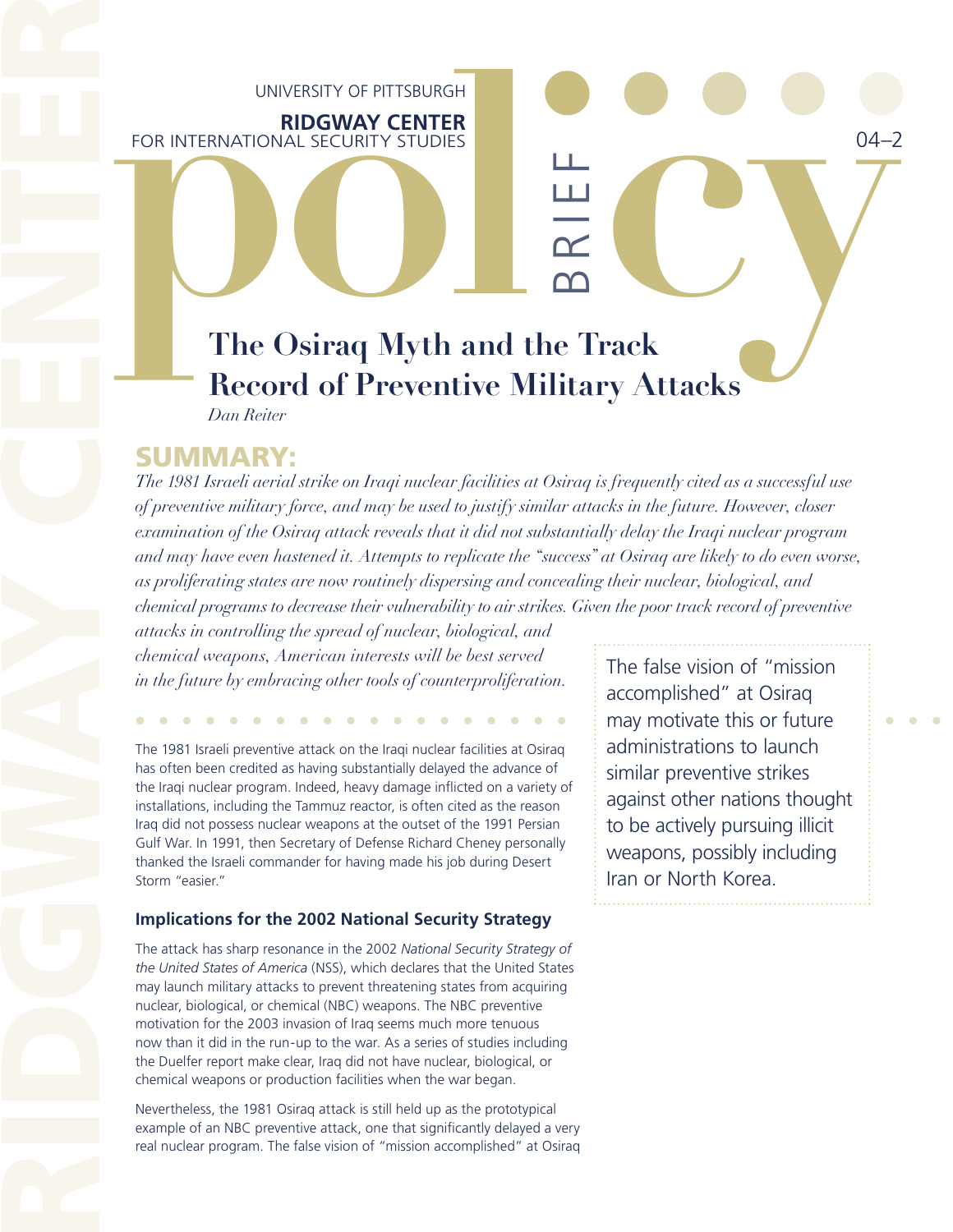# ABOUT THE RIDGWAY CENTER

*The Ridgway Center at the University of Pittsburgh is dedicated to producing original and impartial analysis that informs policymakers who must confront diverse challenges to state and human security. Center programs address a range of security concerns—from the spread of terrorism and technologies of mass destruction to genocide, failed states, and the abuse of human rights in repressive regimes.*

*The Ridgway Center's research program analyzes the complex dynamics of the 21st century global security environment. It concentrates on rapidly evolving and emerging threats to national and international security. The Ridgway Center's core mission is to identify progressive and practical ways to manage the demands of global force projection and intervention, to combat illicit trade while fostering greater economic cooperation, and to encourage openness and equity in societies around the world.*

*The Ridgway Center supports a number of multidisciplinary research efforts, each of which draws on and integrates the expertise of scholars, policy makers, entrepreneurs, and the media. It houses the Ford Institute for Human Security, one of several diverse yet interrelated programs administered by the center. The Ridgway Center is an affiliate of the Graduate School of Public and International Affairs and the University Center for International Studies at the University of Pittsburgh.*

*The research featured in this policy brief is one of several outcomes of the Ridgway Working Group on Preemptive and Preventive Military Intervention (chaired by Gordon Mitchell).*

*William W. Keller, Director*

*Contact the Ridgway Center Phone: 412-624-7884 E-mail: rciss@pitt.edu Web site: www.ridgway.pitt.edu 2* may motivate this or future administrations to launch similar preventive strikes against other nations thought to be actively pursuing illicit weapons, possibly including Iran or North Korea. In September 2004, President George W. Bush seemed to leave open the possibility of preventive military action against Iranian nuclear facilities when he declared, "our position is that [Iran] won't have a nuclear weapon."

## **The Myth of "Success" at Osiraq**

Precisely because it may be used to motivate future attacks, the Osiraq experience invites further scrutiny. Indeed, the "success" of the attack on Osiraq rests on two myths: (1) the attacks substantially delayed the Iraqi acquisition of nuclear weapons, and (2) any "achievements" of the Osiraq experience can be replicated in future operations. Evidence opposing the first claim is drawn primarily from the accounts of three Iraqi physicists who worked in Saddam Hussein's weapons program, and from an American physicist who visited the bombed site in 1982. It indicates that any delays imposed on the program by the attack have been exaggerated. At the time of the attack, Iraq planned to produce plutonium (rather than enrich uranium) as a route to building a nuclear weapon. However, there were two important impediments to Iraqi plutonium production. First, the French-provided reactor was subject to inspection, by both the International Atomic Energy Agency (IAEA) and French technicians. The IAEA installed cameras for constant surveillance, and its inspectors visited biweekly. French inspectors, on site continuously, would have filed daily reports. Notably, the French technicians likely opposed Iraqi acquisition of nuclear weapons; there is indirect evidence that they knew beforehand of the Israeli air strike, and they may have even assisted the strike by providing intelligence to the Israelis. The French technicians, then, would have been highly motivated to report any illegal weapons activity.

Significantly, plutonium production is extremely difficult to conceal, both because the procedure requires shutting down the reactor to insert and withdraw the uranium rods and because the transportation devices that move the plutonium-producing uranium targets cannot be hidden. These technical requirements would make eluding IAEA inspectors and French technicians extremely difficult. Moreover, the Iraqis depended on the French for reactor fuel, so discovery of secret plutonium production would likely have dried up this source and shut the reactor down. Former Iraqi nuclear physicist Imad Khadduri agreed with this assessment, noting, "The possibility of such an undertaking by Iraq is delusional. The tight refueling schedule for such an endeavor, which is required to prevent 'poisonous' plutonium 238 from developing, would be impossible to hide from the French scientists, who would have been collaborating with us for years, and the IAEA inspectors. Had we even diabolically thought of kicking both out and running the reactors ourselves for such a purpose, the limited fresh fuel that was allowed for us would have aborted any such attempt at the outset."

Second, inspections aside, there were major physical barriers. The reactor itself was a light-water moderated reactor, meaning that it was not designed for efficient plutonium production. Furthermore, the French had originally promised to supply 80 percent enriched fuel, but in 1980 they unilaterally renegotiated the terms, supplying instead 18 percent "caramel" fuel to block the production of weapons-grade plutonium. Khadduri noted that, "Neither would the unique design of the reactor core for the 'caramel' fuel allow for fuel designs specific for plutonium production." In the opinion of an American physicist who inspected the site, under the best conditions the reactor might have given them a one-year advantage in a 10-year program to make atomic bombs.

It may be that even a marginal delay in the Iraqi nuclear program might have been politically significant, given some reports that at the time the Gulf War broke out, Iraq was as little as one year away from acquiring a nuclear weapon, though the October 2004 Duelfer report notes several remaining obstacles to Iraqi weaponization in 1991. Paradoxically, the Osiraq attack may have actually stimulated rather than inhibited the Iraqi nuclear program. The attack itself may have persuaded Saddam to accelerate Iraqi efforts to become a nuclear weapons power. While we can only speculate on this point, we do know that Saddam publicly portrayed the attack as having successfully destroyed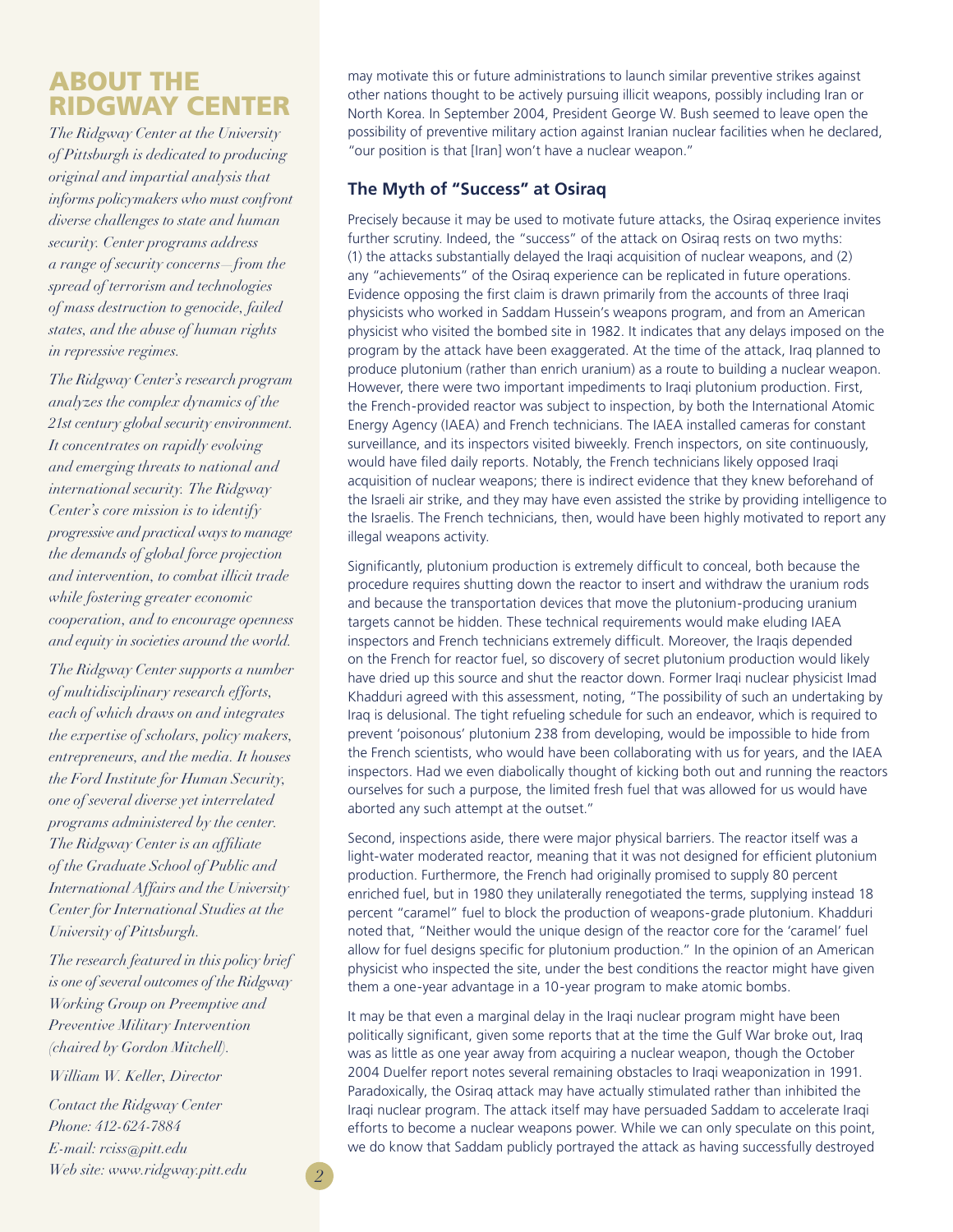the Iraqi nuclear program. Following Osiraq, the entire Iraqi nuclear effort moved underground, as Saddam simultaneously ordered a secret weapons program that focused on uranium separation as a path to building a bomb. Further, Saddam may have increased his support for the nuclear program after the Osiraq attack, rehabilitating an important Iraqi nuclear physicist from prison and by one account increasing the manpower and resources devoted to the nuclear program by more than 15-fold.

In short, before the Osiraq attack both the French and the IAEA opposed the weaponization of Iraq's nuclear research program, and had a number of instruments to constrain weaponization, including control over reactor fuel supply and multiple and continuous inspections. After the Osiraq attack, the program became secret, Saddam's personal and material commitment to the program grew, and the non-proliferation tools available to the international community became ineffective.

### **The Dubious History of Preventive Military Attacks**

Exaggerating the "success" at Osiraq is all the more misleading because the record shows that attempts to degrade nuclear, biological, and chemical programs with preventive attacks generally do fail. In World War II, for example, three commando raids and a B-17 bombing mission were only partly successful in degrading the German nuclear program; it took the D-Day invasion to eliminate it completely. Iran and Iraq unsuccessfully attacked each other's nuclear facilities in the 1980s. The American attacks against alleged al-Qaeda chemical assets in Sudan in 1998 probably did little damage to that organization's capabilities.

Of greater concern is the failure of repeated US-led coalition air strikes in 1991 to destroy or even substantially degrade Iraq's NBC facilities. Unlike the handful of Israeli aircraft launching a single attack in 1981, coalition forces in 1991 launched some 970 strikes against NBC targets. In evaluating these attacks, the General Accounting Office reported that, "The goal of eliminating Iraq's NBC capabilities was not even approximated by the air campaign; very substantial NBC capabilities were left untouched. An intelligence failure to identify NBC targets meant that the air campaign hit only a tiny fraction of the nuclear targets and left intact vast chemical and biological weapons stores." Both the anti-NBC strikes in 1993 and the 1,000 or so air and missile strikes in Operation Desert Fox of 1998 were similarly ineffective in their efforts to damage Iraqi programs.

Indeed, the 1990s experiences cast even more doubt that any "success" at Osiraq can be replicated. The central lesson for Iraq and for all nations is the importance of minimizing the vulnerability of NBC programs to aerial attack. This can be accomplished through dispersion and deception, under the assumption that attackers cannot destroy what cannot be found. North Korea offers a case in point. One reason the U.S. Air Force opposed strikes against the North Korean nuclear program in 1993 was concern that intelligence locating North Korean nuclear facilities might not be accurate and complete. These difficulties have persisted. In 2003, a former Pentagon official commented that, "Taking out the one facility at Yongbyon with cruise missiles does not shut down the North Korean nuclear program—it's not like Osiraq in Iraq. They may have one to two weapons and a clandestine highly enriched uranium program." Similarly, Iran has likely concealed and dispersed enough of its nuclear facilities such that a preventive air strike would at best marginally delay its nuclear program, especially given Iran's domestic uranium supplies.

#### **The Dangers of Future Preventive Strikes**

Importantly, future attacks contemplated against North Korea or Iran would be far more costly than the Osiraq attack was to Israel. American military officials cannot discount the possibility of a North Korean military reaction to an American air strike on their nuclear facilities. General Gary Luck bluntly declared, "If we pull an Osirak [on North Korea], they will be coming south." North Korea has a range of retaliatory options from launching artillery barrages against Seoul to attacking South Korean nuclear power plants.

# ABOUT THE AUTHOR

RIDGWAY CENTER *Dan Reiter is a professor of political science at Emory University. He is a former fellow at the John M. Olin Institute for Strategic Studies at Harvard University, and is the author of numerous articles and books, including most recently the coauthored volume* Democracies at War*. He has published on an array of foreign policy and security topics, including preemptive war, the use of airpower as a coercive instrument, the causes and consequences of military strategy choice, the relationship between democracy and the causes and outcomes of wars.*

The benefits of Osiraq have been greatly exaggerated, and the attack itself may have even been counterproductive, accelerating rather than delaying the Iraqi weapons program.

*3*